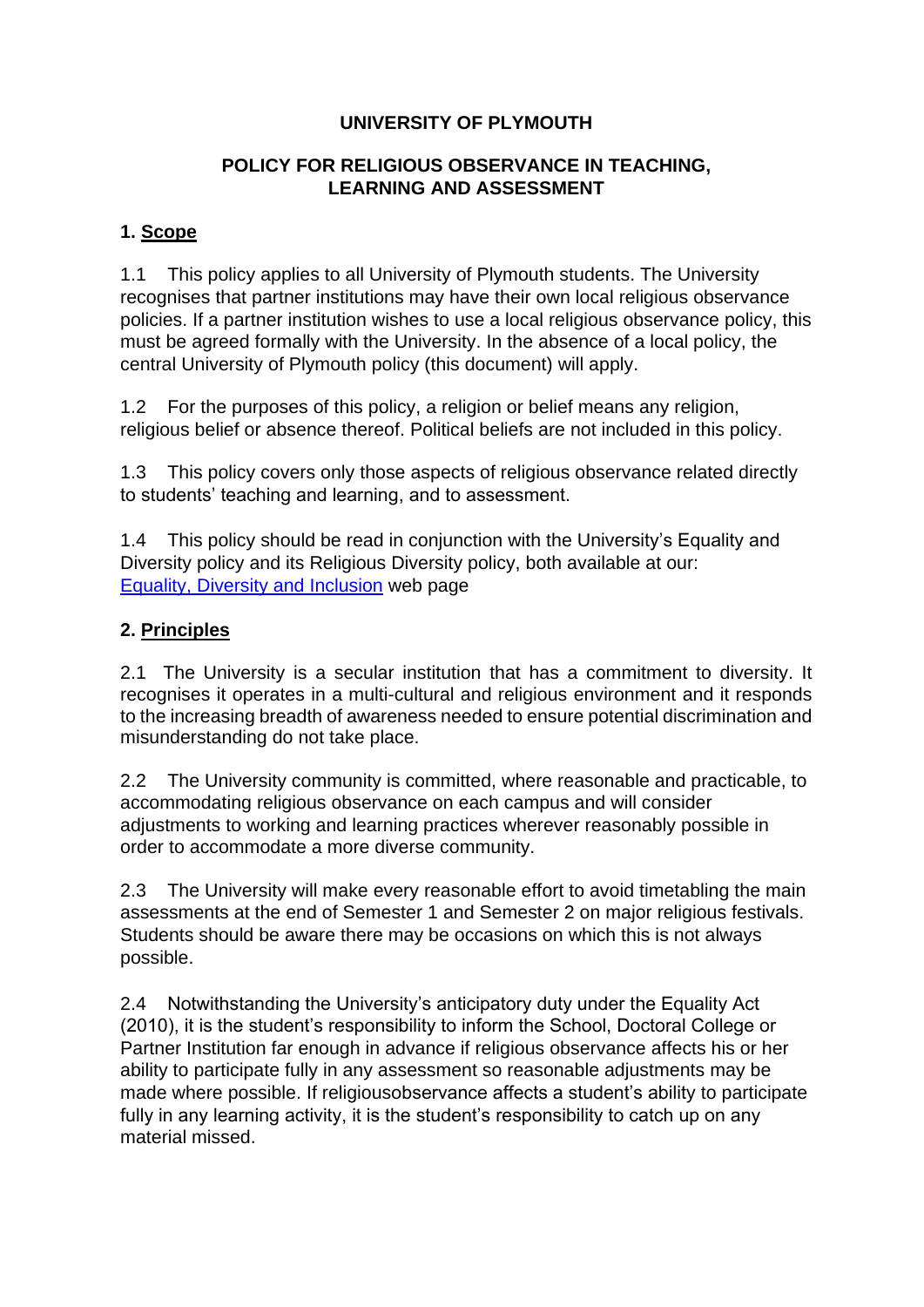2.5 The University respects each student's right to wear lawful items arising from cultural and religious norms (including, for example, sari, turbans, hats, skullcaps, hijab, kippah, mangal sutra, crucifix, crosses and clerical collars). However, there may be occasions when a student is expected to remove such items. These occasions may include, but are not restricted to:

a) Identification purposes, including entry to examinations. Arrangements will be made in these cases for authentication procedures to be conducted by staff of the same sex as the individual concerned.

b) Occasions on which protective clothing needs to be worn, or on which health and safety is likely to be compromised by religious dress.

c) Patient contact in the clinical environment.

d) The specific requirements of a placement provider or employer.

2.6 This policy must not be interpreted by any group or individual as sanctioning a right to engage in activities or acts that have a negative impact on the rights of others.

2.7 Questions about the practical implementation of this policy, and any associated procedures, should be directed to the relevant Faculty Registrar, Doctoral College Manager or Partnerships Operations Manager in the first instance.

# **3. Monitoring & Record Keeping**

3.1 All Faculties, the Doctoral College and Partner Institutions will keep a record of all student requests for religious accommodations to be made. This information will include:

- the student's programme
- the student's religion or belief
- the nature of the accommodation requested

• if and how the accommodation was made, or the objective justification for not being able to do so.

3.2 Data collected under 3.1 above will be used to support the University's obligations the Public Sector Equality Duty, Equality Act 2010